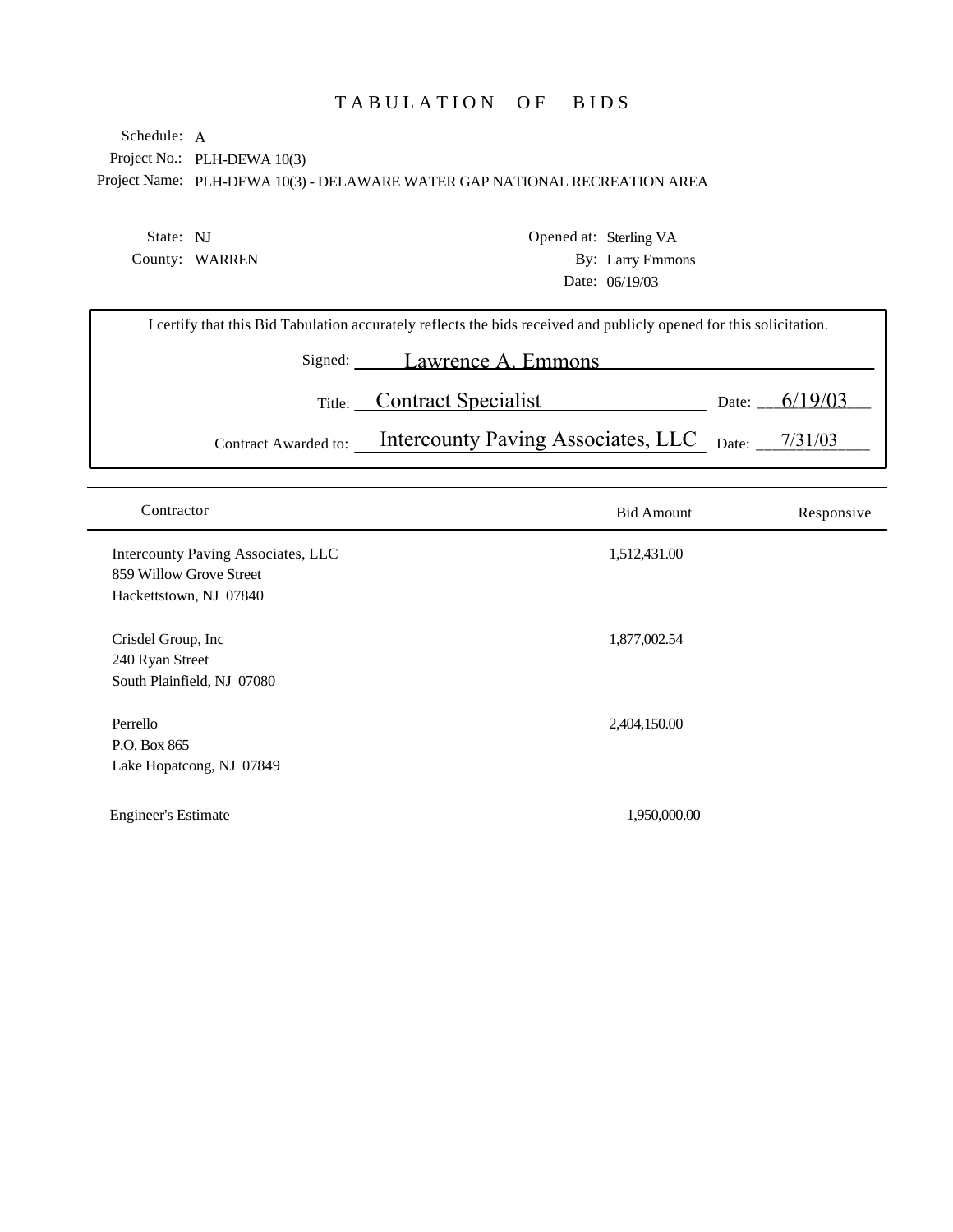| Item<br>No. | Item<br>Unit                       | Item<br>Description             | Quantity   | Unit<br>Price | Amount     |
|-------------|------------------------------------|---------------------------------|------------|---------------|------------|
| 15101       | <b>LPSM</b>                        | <b>MOBILIZATION</b>             |            |               |            |
|             | Intercounty Paving Associates, LLC |                                 | <b>ALL</b> | 50,000.00     | 50,000.00  |
|             | Crisdel Group, Inc                 |                                 |            | 247,184.73    | 247,184.73 |
|             | Perrello                           |                                 |            | 210,000.00    | 210,000.00 |
|             | <b>ENGINEER'S ESTIMATE</b>         |                                 |            | 202,410.00    | 202,410.00 |
| 15201       | <b>LPSM</b>                        | CONSTRUCTION SURVEY AND STAKING |            |               |            |
|             | Intercounty Paving Associates, LLC |                                 | <b>ALL</b> | 30,000.00     | 30,000.00  |
|             | Crisdel Group, Inc                 |                                 |            | 35,451.00     | 35,451.00  |
|             | Perrello                           |                                 |            | 55,000.00     | 55,000.00  |
|             | <b>ENGINEER'S ESTIMATE</b>         |                                 |            | 70,000.00     | 70,000.00  |
| 15401       | <b>LPSM</b>                        | <b>CONTRACTOR TESTING</b>       |            |               |            |
|             | Intercounty Paving Associates, LLC |                                 | <b>ALL</b> | 16,000.00     | 16,000.00  |
|             | Crisdel Group, Inc                 |                                 |            | 9,047.61      | 9,047.61   |
|             | Perrello                           |                                 |            | 36,000.00     | 36,000.00  |
|             | <b>ENGINEER'S ESTIMATE</b>         |                                 |            | 40,000.00     | 40,000.00  |
| 15703       | <b>LNFT</b>                        | SILT FENCE (STANDARD)           |            |               |            |
|             | Intercounty Paving Associates, LLC |                                 | 11,400     | 2.65          | 30,210.00  |
|             | Crisdel Group, Inc                 |                                 |            | 1.95          | 22,230.00  |
|             | Perrello                           |                                 |            | 3.00          | 34,200.00  |
|             | <b>ENGINEER'S ESTIMATE</b>         |                                 |            | 2.50          | 28,500.00  |
| 15703       | <b>LNFT</b>                        | SILT FENCE (WIRE-BACKED)        |            |               |            |
|             | Intercounty Paving Associates, LLC |                                 | 2,300      | 5.70          | 13,110.00  |
|             | Crisdel Group, Inc                 |                                 |            | 3.12          | 7,176.00   |
|             | Perrello                           |                                 |            | 4.75          | 10,925.00  |
|             | <b>ENGINEER'S ESTIMATE</b>         |                                 |            | 7.00          | 16,100.00  |
| 15709       | <b>EACH</b>                        | <b>CHECK DAMS</b>               |            |               |            |
|             | Intercounty Paving Associates, LLC |                                 | 130        | 60.00         | 7,800.00   |
|             | Crisdel Group, Inc                 |                                 |            | 119.51        | 15,536.30  |
|             | Perrello                           |                                 |            | 290.00        | 37,700.00  |
|             | <b>ENGINEER'S ESTIMATE</b>         |                                 |            | 200.00        | 26,000.00  |
| 15716D      | <b>EACH</b>                        | <b>INLET PROTECTION, TYPE D</b> |            |               |            |
|             | Intercounty Paving Associates, LLC |                                 | 13         | 172.00        | 2,236.00   |
|             | Crisdel Group, Inc                 |                                 |            | 250.74        | 3,259.62   |
|             | Perrello                           |                                 |            | 400.00        | 5,200.00   |
|             | <b>ENGINEER'S ESTIMATE</b>         |                                 |            | 230.00        | 2,990.00   |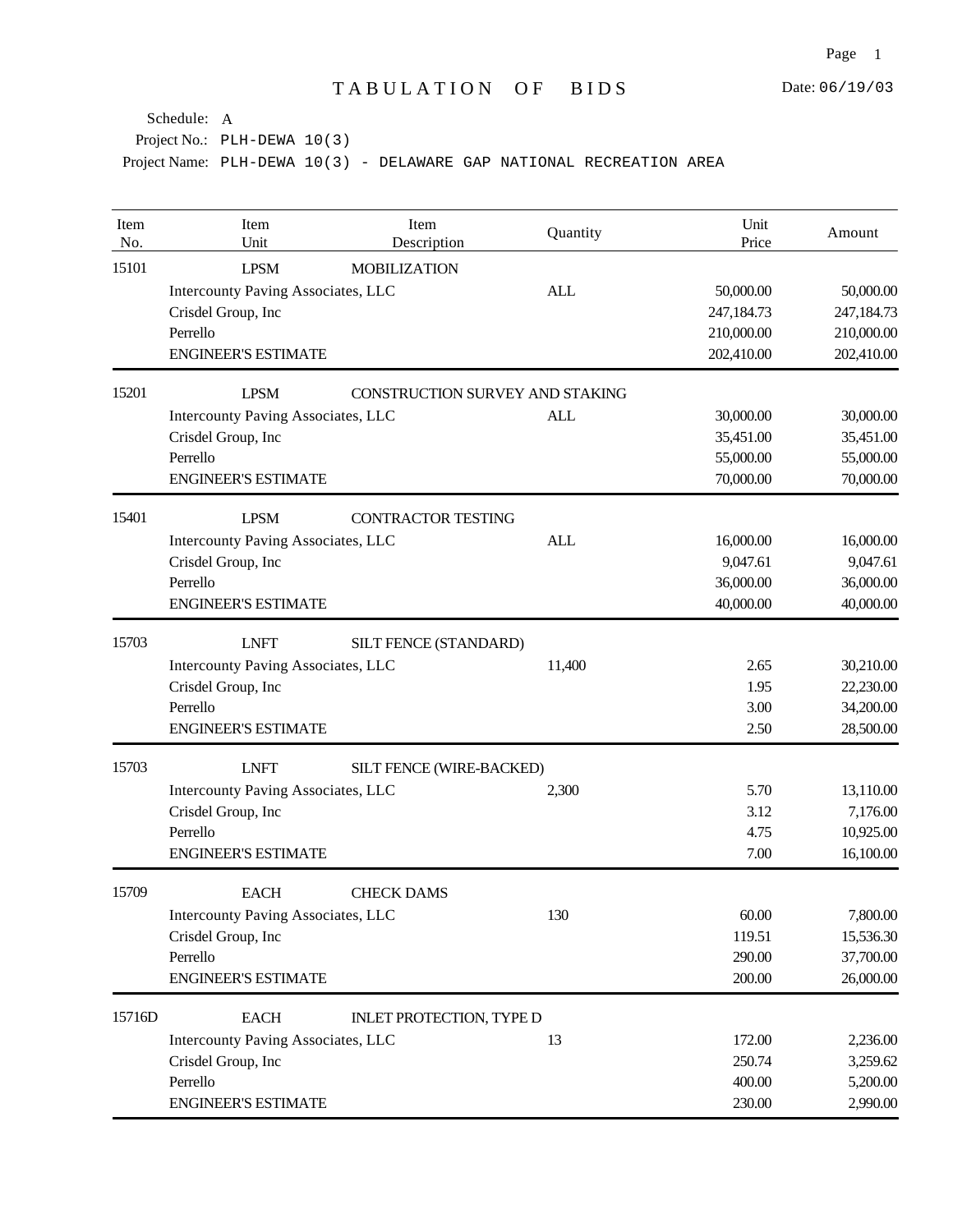| Item<br>No. | Item<br>Unit                              | Item<br>Description                | Quantity | Unit<br>Price | Amount     |
|-------------|-------------------------------------------|------------------------------------|----------|---------------|------------|
| 15718       | <b>EACH</b>                               | STABILIZED CONSTRUCTION ENTRANCE   |          |               |            |
|             | <b>Intercounty Paving Associates, LLC</b> |                                    | 2        | 1,750.00      | 3,500.00   |
|             | Crisdel Group, Inc                        |                                    |          | 4,038.84      | 8,077.68   |
|             | Perrello                                  |                                    |          | 3,000.00      | 6,000.00   |
|             | <b>ENGINEER'S ESTIMATE</b>                |                                    |          | 2,000.00      | 4,000.00   |
| 15733       | <b>SQYD</b>                               | TEMPORARY TURF ESTABLISHMENT       |          |               |            |
|             | Intercounty Paving Associates, LLC        |                                    | 6,600    | 1.80          | 11,880.00  |
|             | Crisdel Group, Inc                        |                                    |          | 1.03          | 6,798.00   |
|             | Perrello                                  |                                    |          | 2.75          | 18,150.00  |
|             | <b>ENGINEER'S ESTIMATE</b>                |                                    |          | 1.40          | 9,240.00   |
| 15741       | <b>EACH</b>                               | <b>TEMPORARY DIVERSION CHANNEL</b> |          |               |            |
|             | Intercounty Paving Associates, LLC        |                                    | 8        | 1,500.00      | 12,000.00  |
|             | Crisdel Group, Inc                        |                                    |          | 2,467.38      | 19,739.04  |
|             | Perrello                                  |                                    |          | 1,000.00      | 8,000.00   |
|             | <b>ENGINEER'S ESTIMATE</b>                |                                    |          | 2,200.00      | 17,600.00  |
| 20103       | SQYD                                      | <b>CLEARING AND GRUBBING</b>       |          |               |            |
|             | Intercounty Paving Associates, LLC        |                                    | 13,200   | 2.10          | 27,720.00  |
|             | Crisdel Group, Inc                        |                                    |          | 2.34          | 30,888.00  |
|             | Perrello                                  |                                    |          | 9.25          | 122,100.00 |
|             | <b>ENGINEER'S ESTIMATE</b>                |                                    |          | 1.60          | 21,120.00  |
| 20204       | <b>SQFT</b>                               | REMOVAL OF INDIVIDUAL TREES        |          |               |            |
|             | Intercounty Paving Associates, LLC        |                                    | 40       | 550.00        | 22,000.00  |
|             | Crisdel Group, Inc                        |                                    |          | 96.23         | 3,849.20   |
|             | Perrello                                  |                                    |          | 250.00        | 10,000.00  |
|             | <b>ENGINEER'S ESTIMATE</b>                |                                    |          | 475.00        | 19,000.00  |
| 20301B      | <b>EACH</b>                               | <b>REMOVAL OF SIGNS</b>            |          |               |            |
|             | Intercounty Paving Associates, LLC        |                                    | 16       | 170.00        | 2,720.00   |
|             | Crisdel Group, Inc                        |                                    |          | 151.15        | 2,418.40   |
|             | Perrello                                  |                                    |          | 175.00        | 2,800.00   |
|             | <b>ENGINEER'S ESTIMATE</b>                |                                    |          | 95.00         | 1,520.00   |
| 20301E      | <b>EACH</b>                               | REMOVAL OF HEADWALLS               |          |               |            |
|             | Intercounty Paving Associates, LLC        |                                    | 57       | 285.00        | 16,245.00  |
|             | Crisdel Group, Inc                        |                                    |          | 581.67        | 33,155.19  |
|             | Perrello                                  |                                    |          | 1,000.00      | 57,000.00  |
|             | <b>ENGINEER'S ESTIMATE</b>                |                                    |          | 550.00        | 31,350.00  |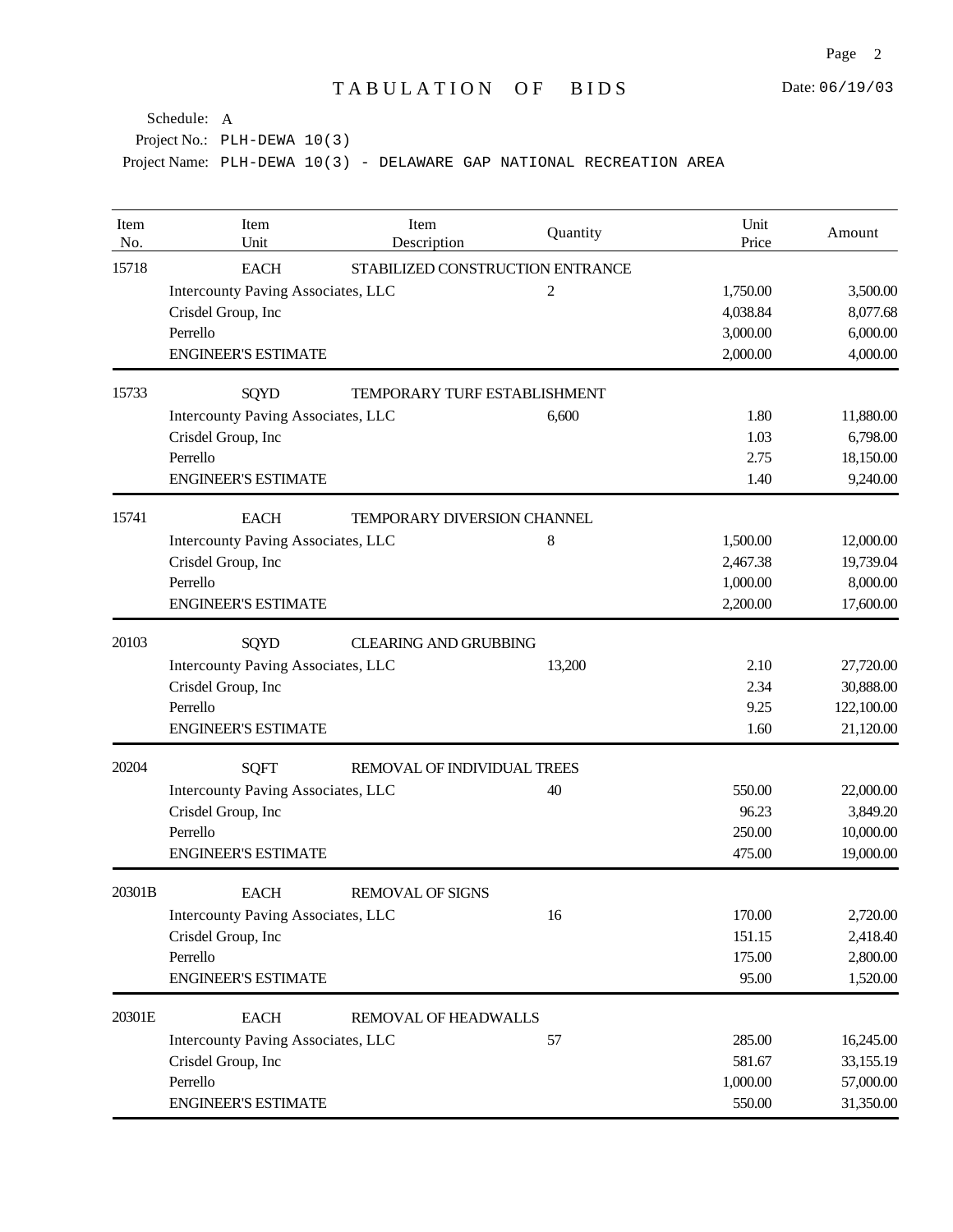| Item<br>No. | Item<br>Unit                       | Item<br>Description         | Quantity | Unit<br>Price | Amount    |
|-------------|------------------------------------|-----------------------------|----------|---------------|-----------|
| 20302H      | <b>LNFT</b>                        | REMOVAL OF PIPE CULVERTS    |          |               |           |
|             | Intercounty Paving Associates, LLC |                             | 1,090    | 22.65         | 24,688.50 |
|             | Crisdel Group, Inc                 |                             |          | 27.43         | 29,898.70 |
|             | Perrello                           |                             |          | 50.00         | 54,500.00 |
|             | <b>ENGINEER'S ESTIMATE</b>         |                             |          | 30.00         | 32,700.00 |
| 20302V      | <b>LNFT</b>                        | <b>REMOVAL OF FENCE</b>     |          |               |           |
|             | Intercounty Paving Associates, LLC |                             | 15       | 22.00         | 330.00    |
|             | Crisdel Group, Inc                 |                             |          | 11.70         | 175.50    |
|             | Perrello                           |                             |          | 5.00          | 75.00     |
|             | <b>ENGINEER'S ESTIMATE</b>         |                             |          | 5.00          | 75.00     |
| 20302W      | <b>LNFT</b>                        | <b>REMOVAL OF GUARDRAIL</b> |          |               |           |
|             | Intercounty Paving Associates, LLC |                             | 3,700    | 2.80          | 10,360.00 |
|             | Crisdel Group, Inc                 |                             |          | 4.97          | 18,389.00 |
|             | Perrello                           |                             |          | 3.75          | 13,875.00 |
|             | <b>ENGINEER'S ESTIMATE</b>         |                             |          | 5.00          | 18,500.00 |
| 20303PA     | SQYD                               | REMOVAL OF ASPHALT PAVEMENT |          |               |           |
|             | Intercounty Paving Associates, LLC |                             | 400      | 6.00          | 2,400.00  |
|             | Crisdel Group, Inc                 |                             |          | 13.76         | 5,504.00  |
|             | Perrello                           |                             |          | 20.00         | 8,000.00  |
|             | <b>ENGINEER'S ESTIMATE</b>         |                             |          | 8.50          | 3,400.00  |
| 20401       | <b>CUYD</b>                        | ROADWAY EXCAVATION          |          |               |           |
|             | Intercounty Paving Associates, LLC |                             | 600      | 27.00         | 16,200.00 |
|             | Crisdel Group, Inc                 |                             |          | 46.56         | 27,936.00 |
|             | Perrello                           |                             |          | 59.00         | 35,400.00 |
|             | <b>ENGINEER'S ESTIMATE</b>         |                             |          | 24.00         | 14,400.00 |
| 20402       | <b>CUYD</b>                        | <b>SUBEXCAVATION</b>        |          |               |           |
|             | Intercounty Paving Associates, LLC |                             | 200      | 31.00         | 6,200.00  |
|             | Crisdel Group, Inc                 |                             |          | 58.76         | 11,752.00 |
|             | Perrello                           |                             |          | 62.00         | 12,400.00 |
|             | <b>ENGINEER'S ESTIMATE</b>         |                             |          | 30.00         | 6,000.00  |
| 20407       | <b>CUYD</b>                        | <b>SELECT TOPPING</b>       |          |               |           |
|             | Intercounty Paving Associates, LLC |                             | 200      | 60.00         | 12,000.00 |
|             | Crisdel Group, Inc                 |                             |          | 106.72        | 21,344.00 |
|             | Perrello                           |                             |          | 39.00         | 7,800.00  |
|             | <b>ENGINEER'S ESTIMATE</b>         |                             |          | 46.00         | 9,200.00  |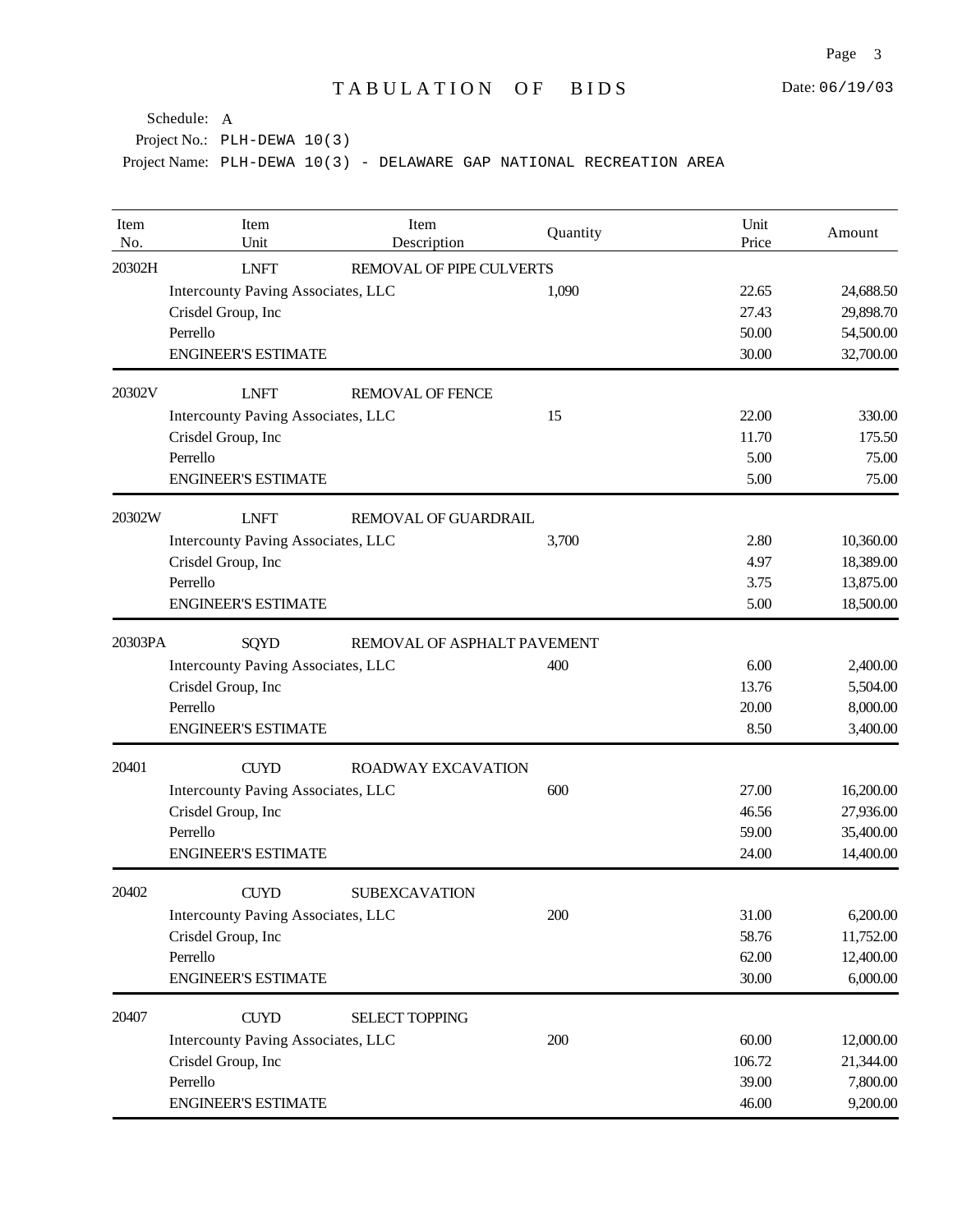| Item<br>No. | Item<br>Unit                                   | Item<br>Description             | Quantity                                  | Unit<br>Price | Amount     |  |  |
|-------------|------------------------------------------------|---------------------------------|-------------------------------------------|---------------|------------|--|--|
| 20701BB     | <b>SQYD</b>                                    | EARTHWORK GEOTEXTILE, TYPE II-B |                                           |               |            |  |  |
|             | <b>Intercounty Paving Associates, LLC</b>      |                                 | 1,200                                     | 2.40          | 2,880.00   |  |  |
|             | Crisdel Group, Inc                             |                                 |                                           | 1.54          | 1,848.00   |  |  |
|             | Perrello                                       |                                 |                                           | 4.00          | 4,800.00   |  |  |
|             | <b>ENGINEER'S ESTIMATE</b>                     |                                 |                                           | 3.50          | 4,200.00   |  |  |
| 20802       | <b>CUYD</b>                                    | <b>FOUNDATION FILL</b>          |                                           |               |            |  |  |
|             | Intercounty Paving Associates, LLC             |                                 | 30                                        | 85.00         | 2,550.00   |  |  |
|             | Crisdel Group, Inc                             |                                 |                                           | 101.63        | 3,048.90   |  |  |
|             | Perrello                                       |                                 |                                           | 125.00        | 3,750.00   |  |  |
|             | <b>ENGINEER'S ESTIMATE</b>                     |                                 |                                           | 37.00         | 1,110.00   |  |  |
| 25101B      | <b>CUYD</b>                                    | PLACED RIPRAP, CLASS 2          |                                           |               |            |  |  |
|             | <b>Intercounty Paving Associates, LLC</b>      |                                 | 40                                        | 115.00        | 4,600.00   |  |  |
|             | Crisdel Group, Inc                             |                                 |                                           | 198.61        | 7,944.40   |  |  |
|             | Perrello                                       |                                 |                                           | 75.00         | 3,000.00   |  |  |
|             | <b>ENGINEER'S ESTIMATE</b>                     |                                 |                                           | 75.00         | 3,000.00   |  |  |
| 25101C      | <b>CUYD</b>                                    | PLACED RIPRAP, CLASS 3          |                                           |               |            |  |  |
|             | Intercounty Paving Associates, LLC             |                                 | 50                                        | 115.00        | 5,750.00   |  |  |
|             | Crisdel Group, Inc                             |                                 |                                           | 167.31        | 8,365.50   |  |  |
|             | Perrello                                       |                                 |                                           | 75.00         | 3,750.00   |  |  |
|             | <b>ENGINEER'S ESTIMATE</b>                     |                                 |                                           | 90.00         | 4,500.00   |  |  |
| 30101Z      | <b>TON</b><br>AGGREGATE BASE, GRADING C OR D   |                                 |                                           |               |            |  |  |
|             | Intercounty Paving Associates, LLC             |                                 | 4,100                                     | 22.00         | 90,200.00  |  |  |
|             | Crisdel Group, Inc                             |                                 |                                           | 25.72         | 105,452.00 |  |  |
|             | Perrello                                       |                                 |                                           | 59.00         | 241,900.00 |  |  |
|             | <b>ENGINEER'S ESTIMATE</b>                     |                                 |                                           | 27.00         | 110,700.00 |  |  |
| 30502H      | SQYD<br>AGGREGATE-TOPSOIL COURSE, 3-INCH DEPTH |                                 |                                           |               |            |  |  |
|             | Intercounty Paving Associates, LLC             |                                 | 7,500                                     | 5.75          | 43,125.00  |  |  |
|             | Crisdel Group, Inc                             |                                 |                                           | 5.17          | 38,775.00  |  |  |
|             | Perrello                                       |                                 |                                           | 5.75          | 43,125.00  |  |  |
|             | <b>ENGINEER'S ESTIMATE</b>                     |                                 |                                           | 5.75          | 43,125.00  |  |  |
| 41301       | <b>SQYD</b>                                    |                                 | ASPHALT PAVEMENT MILLING (VARIABLE DEPTH) |               |            |  |  |
|             | Intercounty Paving Associates, LLC             |                                 | 70                                        | 40.00         | 2,800.00   |  |  |
|             | Crisdel Group, Inc                             |                                 |                                           | 155.11        | 10,857.70  |  |  |
|             | Perrello                                       |                                 |                                           | 150.00        | 10,500.00  |  |  |
|             | <b>ENGINEER'S ESTIMATE</b>                     |                                 |                                           | 19.50         | 1,365.00   |  |  |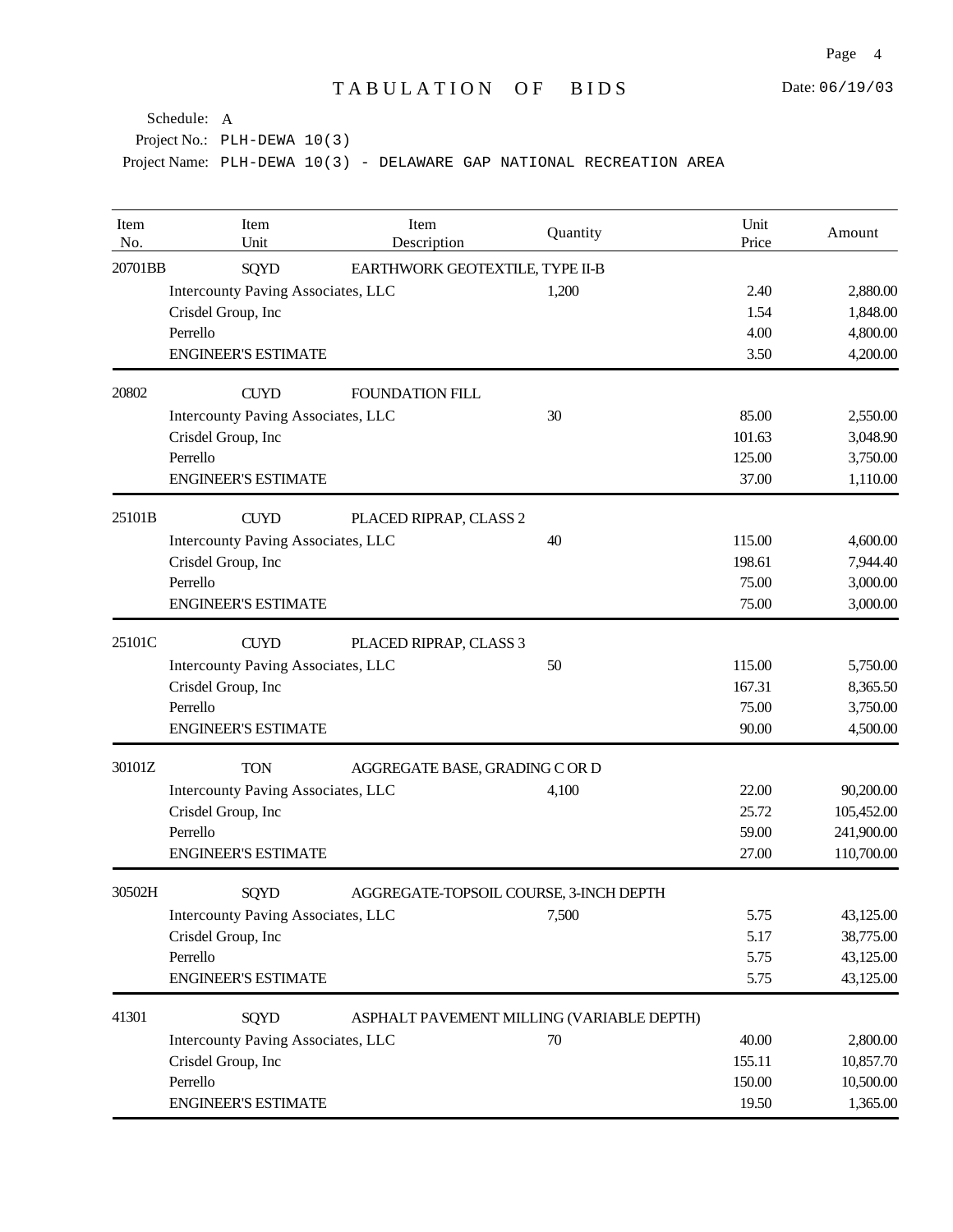| Item<br>No. | Item<br>Unit                              | Item<br>Description | Quantity                                                                                                                      | Unit<br>Price | Amount     |  |
|-------------|-------------------------------------------|---------------------|-------------------------------------------------------------------------------------------------------------------------------|---------------|------------|--|
| 41801AAD    | <b>TON</b>                                |                     | SUPERPAVE ASPHALT CONCRETE PAVEMENT, 3/8-INCH NOMINAL MAXIMUM<br>SIZE AGGREGATE, <0.3 ESAL, TYPE 4 PAVEMENT SMOOTHNESS        |               |            |  |
|             | Intercounty Paving Associates, LLC        |                     | 2,700                                                                                                                         | 56.00         | 151,200.00 |  |
|             | Crisdel Group, Inc                        |                     |                                                                                                                               | 58.91         | 159,057.00 |  |
|             | Perrello                                  |                     |                                                                                                                               | 75.00         | 202,500.00 |  |
|             | <b>ENGINEER'S ESTIMATE</b>                |                     |                                                                                                                               | 66.00         | 178,200.00 |  |
| 41903F      | SQYD                                      |                     | EXPANDED (FOAMED) ASPHALT STABILIZED BASE COURSE                                                                              |               |            |  |
|             | Intercounty Paving Associates, LLC        |                     | 26,500                                                                                                                        | 5.00          | 132,500.00 |  |
|             | Crisdel Group, Inc                        |                     |                                                                                                                               | 6.60          | 174,900.00 |  |
|             | Perrello                                  |                     |                                                                                                                               | 8.03          | 212,795.00 |  |
|             | <b>ENGINEER'S ESTIMATE</b>                |                     |                                                                                                                               | 4.00          | 106,000.00 |  |
| 41904A      | <b>TON</b>                                | ASPHALT BINDER PG   | 64-22                                                                                                                         |               |            |  |
|             | <b>Intercounty Paving Associates, LLC</b> |                     | 170                                                                                                                           | 300.00        | 51,000.00  |  |
|             | Crisdel Group, Inc                        |                     |                                                                                                                               | 385.00        | 65,450.00  |  |
|             | Perrello                                  |                     |                                                                                                                               | 80.00         | 13,600.00  |  |
|             | <b>ENGINEER'S ESTIMATE</b>                |                     |                                                                                                                               | 330.00        | 56,100.00  |  |
| 60104AK     | <b>EACH</b>                               |                     | CONCRETE, HEADWALL FOR 18-INCH PIPE CULVERT                                                                                   |               |            |  |
|             | Intercounty Paving Associates, LLC        |                     | 7                                                                                                                             | 200.00        | 1,400.00   |  |
|             | Crisdel Group, Inc                        |                     |                                                                                                                               | 2,268.80      | 15,881.60  |  |
|             | Perrello                                  |                     |                                                                                                                               | 2,500.00      | 17,500.00  |  |
|             | <b>ENGINEER'S ESTIMATE</b>                |                     |                                                                                                                               | 1,300.00      | 9,100.00   |  |
| 60104AM     | <b>EACH</b>                               |                     | CONCRETE, HEADWALL FOR 24-INCH PIPE CULVERT                                                                                   |               |            |  |
|             | Intercounty Paving Associates, LLC        |                     | 2                                                                                                                             | 2,600.00      | 5,200.00   |  |
|             | Crisdel Group, Inc                        |                     |                                                                                                                               | 2,475.14      | 4,950.28   |  |
|             | Perrello                                  |                     |                                                                                                                               | 3,000.00      | 6,000.00   |  |
|             | <b>ENGINEER'S ESTIMATE</b>                |                     |                                                                                                                               | 1,600.00      | 3,200.00   |  |
| 60104BK     | <b>EACH</b>                               | ELLIPTICAL)         | CONCRETE, HEADWALL FOR DOUBLE 18-INCH PIPE CULVERT EQUIVALENT<br>DIAMETER, ARCH OR ELLIPTICAL PIPE CULVERT (23-INCH X 14-INCH |               |            |  |
|             | Intercounty Paving Associates, LLC        |                     | $\mathbf{1}$                                                                                                                  | 2,700.00      | 2,700.00   |  |
|             | Crisdel Group, Inc                        |                     |                                                                                                                               | 2,125.89      | 2,125.89   |  |
|             | Perrello                                  |                     |                                                                                                                               | 4,200.00      | 4,200.00   |  |
|             | <b>ENGINEER'S ESTIMATE</b>                |                     |                                                                                                                               | 2,500.00      | 2,500.00   |  |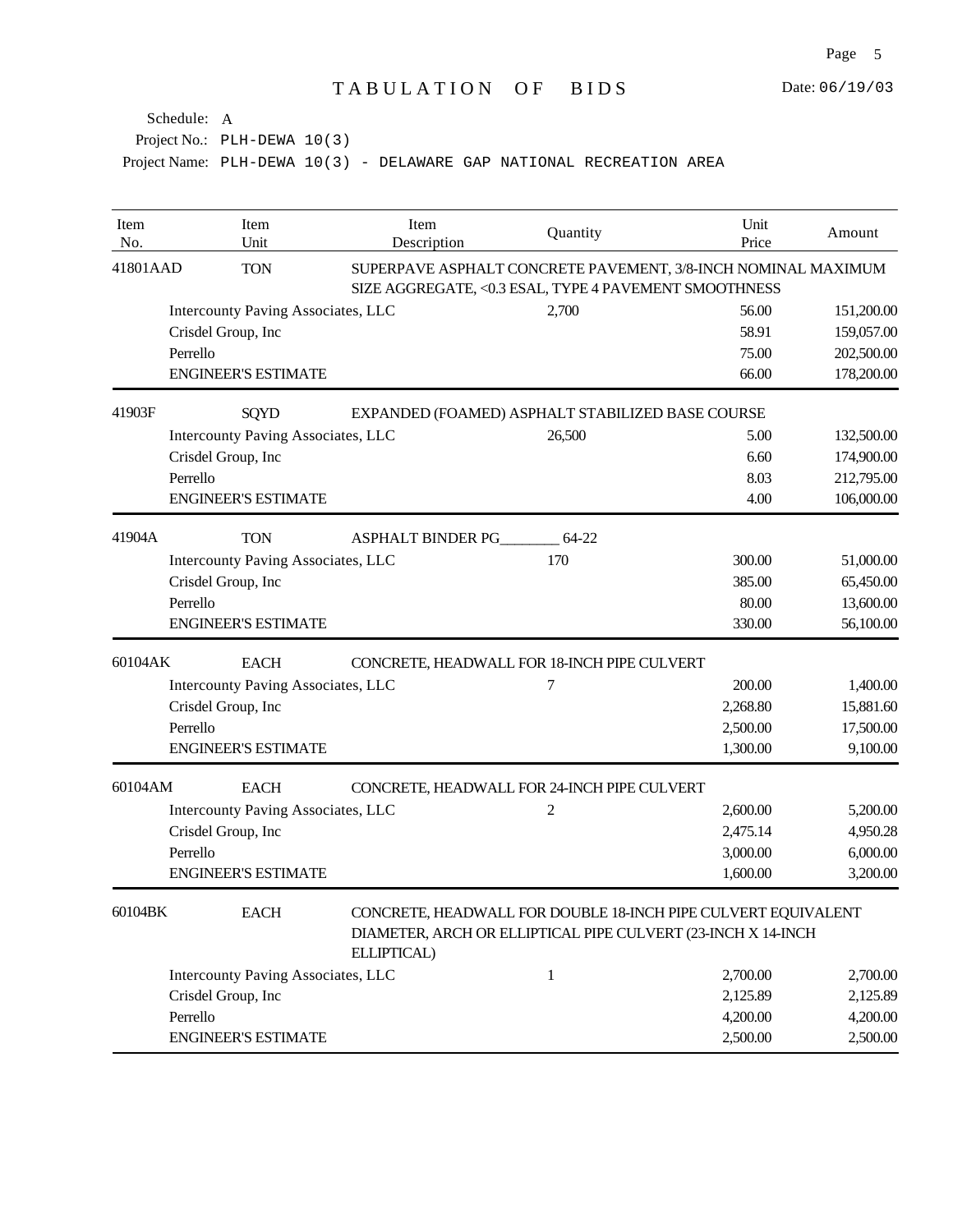| Item<br>No. | Item<br>Unit                                                                                                                        | Item<br>Description                                                                                                  | Quantity                                                                                                             | Unit<br>Price | Amount    |  |  |
|-------------|-------------------------------------------------------------------------------------------------------------------------------------|----------------------------------------------------------------------------------------------------------------------|----------------------------------------------------------------------------------------------------------------------|---------------|-----------|--|--|
| 60104GK     | <b>EACH</b>                                                                                                                         | CONCRETE, HEADWALL FOR 18-INCH EQUIVALENT DIAMETER, ARCH OR<br>ELLIPTICAL PIPE CULVERT (23-INCH X 14-INCH ELLIPTICAL |                                                                                                                      |               |           |  |  |
|             | Intercounty Paving Associates, LLC                                                                                                  |                                                                                                                      | 4                                                                                                                    | 2,300.00      | 9,200.00  |  |  |
|             | Crisdel Group, Inc                                                                                                                  |                                                                                                                      |                                                                                                                      | 1,942.79      | 7,771.16  |  |  |
|             | Perrello                                                                                                                            |                                                                                                                      |                                                                                                                      | 3,000.00      | 12,000.00 |  |  |
|             | <b>ENGINEER'S ESTIMATE</b>                                                                                                          |                                                                                                                      |                                                                                                                      | 1,400.00      | 5,600.00  |  |  |
| 60104GM     | <b>EACH</b>                                                                                                                         |                                                                                                                      | CONCRETE, HEADWALL FOR 24-INCH EQUIVALENT DIAMETER, ARCH OR<br>ELLIPTICAL PIPE CULVERT (30-INCH X 19-INCH ELLIPTICAL |               |           |  |  |
|             | Intercounty Paving Associates, LLC                                                                                                  |                                                                                                                      | 1                                                                                                                    | 2,800.00      | 2,800.00  |  |  |
|             | Crisdel Group, Inc                                                                                                                  |                                                                                                                      |                                                                                                                      | 2,101.32      | 2,101.32  |  |  |
|             | Perrello                                                                                                                            |                                                                                                                      |                                                                                                                      | 3,600.00      | 3,600.00  |  |  |
|             | <b>ENGINEER'S ESTIMATE</b>                                                                                                          |                                                                                                                      |                                                                                                                      | 1,700.00      | 1,700.00  |  |  |
| 60104GN     | <b>EACH</b><br>CONCRETE, HEADWALL FOR 30-INCH EQUIVALENT DIAMETER, ARCH OR<br>ELLIPTICAL PIPE CULVERT (38-INCH X 24-INCH ELLIPTICAL |                                                                                                                      |                                                                                                                      |               |           |  |  |
|             | Intercounty Paving Associates, LLC                                                                                                  |                                                                                                                      | 3                                                                                                                    | 3,700.00      | 11,100.00 |  |  |
|             | Crisdel Group, Inc                                                                                                                  |                                                                                                                      |                                                                                                                      | 2,609.10      | 7,827.30  |  |  |
|             | Perrello                                                                                                                            |                                                                                                                      |                                                                                                                      | 4,000.00      | 12,000.00 |  |  |
|             | <b>ENGINEER'S ESTIMATE</b>                                                                                                          |                                                                                                                      |                                                                                                                      | 2,200.00      | 6,600.00  |  |  |
| 60104GQ     | <b>EACH</b><br>CONCRETE, HEADWALL FOR 42-INCH EQUIVALENT DIAMETER, ARCH OR<br>ELLIPTICAL PIPE CULVERT (53-INCH X 34-INCH ELLIPTICAL |                                                                                                                      |                                                                                                                      |               |           |  |  |
|             | Intercounty Paving Associates, LLC                                                                                                  |                                                                                                                      | 2                                                                                                                    | 4,800.00      | 9,600.00  |  |  |
|             | Crisdel Group, Inc                                                                                                                  |                                                                                                                      |                                                                                                                      | 4,147.07      | 8,294.14  |  |  |
|             | Perrello                                                                                                                            |                                                                                                                      |                                                                                                                      | 5,000.00      | 10,000.00 |  |  |
|             | <b>ENGINEER'S ESTIMATE</b>                                                                                                          |                                                                                                                      |                                                                                                                      | 3,500.00      | 7,000.00  |  |  |
| 60201K      | <b>LNFT</b>                                                                                                                         | <b>18-INCH PIPE CULVERT</b>                                                                                          |                                                                                                                      |               |           |  |  |
|             | Intercounty Paving Associates, LLC                                                                                                  |                                                                                                                      | 330                                                                                                                  | 52.00         | 17,160.00 |  |  |
|             | Crisdel Group, Inc                                                                                                                  |                                                                                                                      |                                                                                                                      | 51.07         | 16,853.10 |  |  |
|             | Perrello                                                                                                                            |                                                                                                                      |                                                                                                                      | 125.00        | 41,250.00 |  |  |
|             | <b>ENGINEER'S ESTIMATE</b>                                                                                                          |                                                                                                                      |                                                                                                                      | 50.00         | 16,500.00 |  |  |
| 60201M      | <b>LNFT</b>                                                                                                                         | 24-INCH PIPE CULVERT                                                                                                 |                                                                                                                      |               |           |  |  |
|             | Intercounty Paving Associates, LLC                                                                                                  |                                                                                                                      | 130                                                                                                                  | 55.00         | 7,150.00  |  |  |
|             | Crisdel Group, Inc                                                                                                                  |                                                                                                                      |                                                                                                                      | 65.81         | 8,555.30  |  |  |
|             | Perrello                                                                                                                            |                                                                                                                      |                                                                                                                      | 130.00        | 16,900.00 |  |  |
|             | <b>ENGINEER'S ESTIMATE</b>                                                                                                          |                                                                                                                      |                                                                                                                      | 60.00         | 7,800.00  |  |  |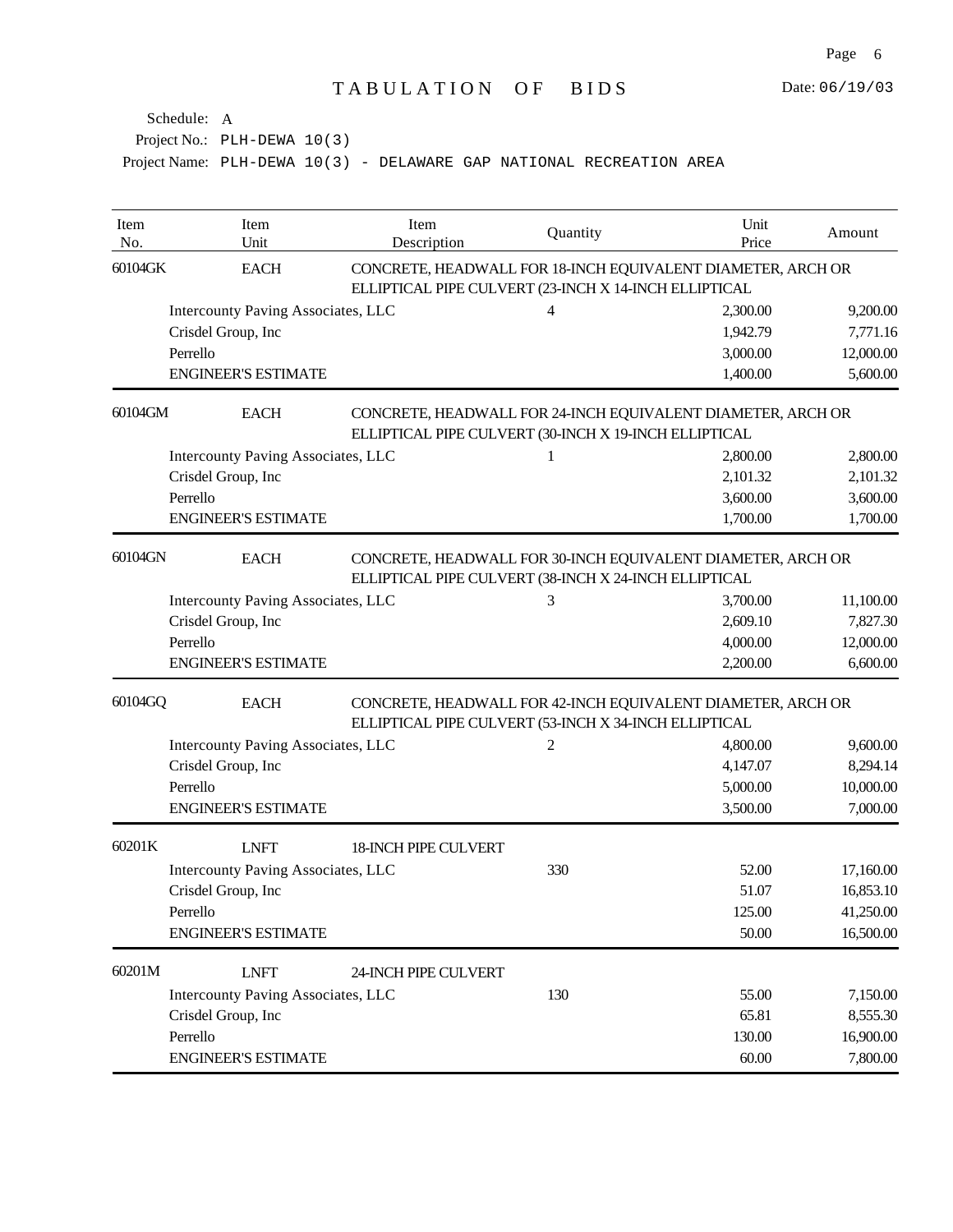| Item<br>No. | Item<br>Unit                              | Item<br>Description                  | Quantity                                                              | Unit<br>Price | Amount    |
|-------------|-------------------------------------------|--------------------------------------|-----------------------------------------------------------------------|---------------|-----------|
| 60203K      | <b>LNFT</b>                               | X 14-INCH ELLIPTICAL                 | 18-INCH EQUIVALENT DIAMETER, ARCH OR ELLIPTICAL CULVERT PIPE (23-INCH |               |           |
|             | Intercounty Paving Associates, LLC        |                                      | 370                                                                   | 65.00         | 24,050.00 |
|             | Crisdel Group, Inc                        |                                      |                                                                       | 76.86         | 28,438.20 |
|             | Perrello                                  |                                      |                                                                       | 140.00        | 51,800.00 |
|             | <b>ENGINEER'S ESTIMATE</b>                |                                      |                                                                       | 70.00         | 25,900.00 |
| 60203M      | <b>LNFT</b>                               | X 19-INCH ELLIPTICAL                 | 24-INCH EQUIVALENT DIAMETER, ARCH OR ELLIPTICAL CULVERT PIPE (30-INCH |               |           |
|             | Intercounty Paving Associates, LLC        |                                      | 110                                                                   | 72.00         | 7,920.00  |
|             | Crisdel Group, Inc                        |                                      |                                                                       | 104.28        | 11,470.80 |
|             | Perrello                                  |                                      |                                                                       | 140.00        | 15,400.00 |
|             | <b>ENGINEER'S ESTIMATE</b>                |                                      |                                                                       | 80.00         | 8,800.00  |
| 60203N      | <b>LNFT</b>                               | X 24-INCH ELLIPTICAL                 | 30-INCH EQUIVALENT DIAMETER, ARCH OR ELLIPTICAL CULVERT PIPE (38-INCH |               |           |
|             | Intercounty Paving Associates, LLC        |                                      | 140                                                                   | 75.00         | 10,500.00 |
|             | Crisdel Group, Inc                        |                                      |                                                                       | 106.56        | 14,918.40 |
|             | Perrello                                  |                                      |                                                                       | 150.00        | 21,000.00 |
|             | <b>ENGINEER'S ESTIMATE</b>                |                                      |                                                                       | 95.00         | 13,300.00 |
| 60203Q      | <b>LNFT</b>                               | X 34-INCH ELLIPTICAL                 | 42-INCH EQUIVALENT DIAMETER, ARCH OR ELLIPTICAL CULVERT PIPE (53-INCH |               |           |
|             | Intercounty Paving Associates, LLC        |                                      | 40                                                                    | 103.00        | 4,120.00  |
|             | Crisdel Group, Inc                        |                                      |                                                                       | 146.98        | 5,879.20  |
|             | Perrello                                  |                                      |                                                                       | 218.00        | 8,720.00  |
|             | <b>ENGINEER'S ESTIMATE</b>                |                                      |                                                                       | 120.00        | 4,800.00  |
| 60206K      | <b>EACH</b>                               | END SECTION FOR 18-INCH PIPE CULVERT |                                                                       |               |           |
|             | <b>Intercounty Paving Associates, LLC</b> |                                      | 5                                                                     | 930.00        | 4,650.00  |
|             | Crisdel Group, Inc                        |                                      |                                                                       | 1,310.63      | 6,553.15  |
|             | Perrello                                  |                                      |                                                                       | 975.00        | 4,875.00  |
|             | <b>ENGINEER'S ESTIMATE</b>                |                                      |                                                                       | 700.00        | 3,500.00  |
| 60206M      | <b>EACH</b>                               | END SECTION FOR 24-INCH PIPE CULVERT |                                                                       |               |           |
|             | Intercounty Paving Associates, LLC        |                                      | 6                                                                     | 1,500.00      | 9,000.00  |
|             | Crisdel Group, Inc                        |                                      |                                                                       | 1,637.81      | 9,826.86  |
|             | Perrello                                  |                                      |                                                                       | 1,190.00      | 7,140.00  |
|             | <b>ENGINEER'S ESTIMATE</b>                |                                      |                                                                       | 1,000.00      | 6,000.00  |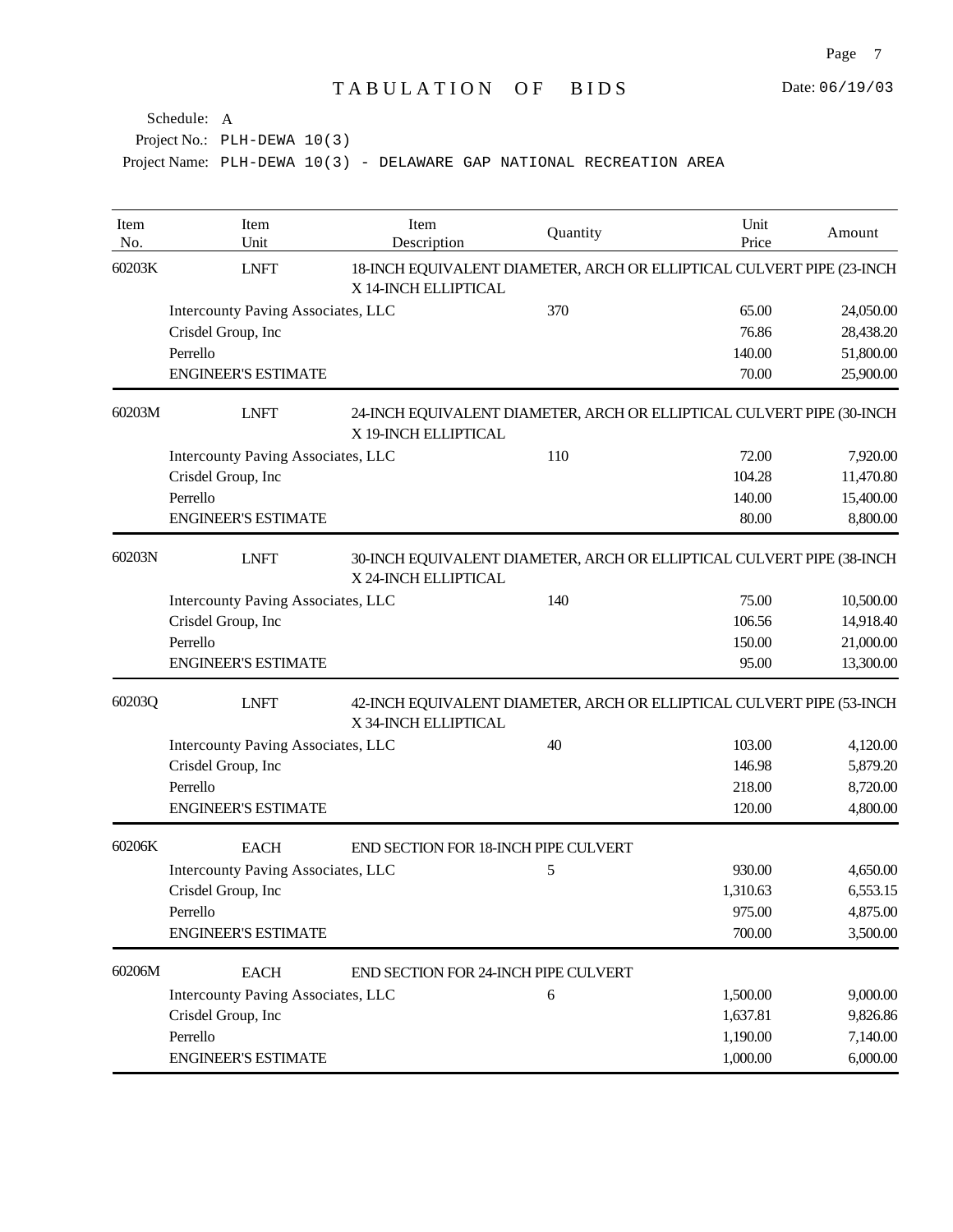| Item<br>No. | Item<br>Unit                                                                                                            | Item<br>Description   | Quantity                                                                                                 | Unit<br>Price | Amount     |
|-------------|-------------------------------------------------------------------------------------------------------------------------|-----------------------|----------------------------------------------------------------------------------------------------------|---------------|------------|
| 60208K      | <b>EACH</b>                                                                                                             |                       | END SECTION FOR 18-INCH EQUIVALENT DIAMETER, ARCH OR ELLIPTICAL<br>CULVERT (23-INCH X 14-INCH ELLIPTICAL |               |            |
|             | <b>Intercounty Paving Associates, LLC</b>                                                                               |                       | 10                                                                                                       | 1,600.00      | 16,000.00  |
|             | Crisdel Group, Inc                                                                                                      |                       |                                                                                                          | 2,023.98      | 20,239.80  |
|             | Perrello                                                                                                                |                       |                                                                                                          | 1,600.00      | 16,000.00  |
|             | <b>ENGINEER'S ESTIMATE</b>                                                                                              |                       |                                                                                                          | 1,400.00      | 14,000.00  |
| 60208M      | <b>EACH</b>                                                                                                             |                       | END SECTION FOR 24-INCH EQUIVALENT DIAMETER, ARCH OR ELLIPTICAL<br>CULVERT (30-INCH X 19-INCH ELLIPTICAL |               |            |
|             | <b>Intercounty Paving Associates, LLC</b>                                                                               |                       | 4                                                                                                        | 1,750.00      | 7,000.00   |
|             | Crisdel Group, Inc                                                                                                      |                       |                                                                                                          | 2,140.81      | 8,563.24   |
|             | Perrello                                                                                                                |                       |                                                                                                          | 1,800.00      | 7,200.00   |
|             | <b>ENGINEER'S ESTIMATE</b>                                                                                              |                       |                                                                                                          | 1,600.00      | 6,400.00   |
| 60208N      | <b>EACH</b><br>END SECTION FOR 30-INCH EQUIVALENT DIAMETER, ARCH OR ELLIPTICAL<br>CULVERT (38-INCH X 24-INCH ELLIPTICAL |                       |                                                                                                          |               |            |
|             | Intercounty Paving Associates, LLC                                                                                      |                       | 3                                                                                                        | 2,000.00      | 6,000.00   |
|             | Crisdel Group, Inc                                                                                                      |                       |                                                                                                          | 2,491.71      | 7,475.13   |
|             | Perrello                                                                                                                |                       |                                                                                                          | 2,100.00      | 6,300.00   |
|             | <b>ENGINEER'S ESTIMATE</b>                                                                                              |                       |                                                                                                          | 1,800.00      | 5,400.00   |
| 60403DD     | <b>EACH</b>                                                                                                             | <b>INLET, TYPE 4D</b> |                                                                                                          |               |            |
|             | <b>Intercounty Paving Associates, LLC</b>                                                                               |                       | 13                                                                                                       | 3,100.00      | 40,300.00  |
|             | Crisdel Group, Inc                                                                                                      |                       |                                                                                                          | 2,757.69      | 35,849.97  |
|             | Perrello                                                                                                                |                       |                                                                                                          | 2,500.00      | 32,500.00  |
|             | <b>ENGINEER'S ESTIMATE</b>                                                                                              |                       |                                                                                                          | 3,000.00      | 39,000.00  |
| 60501       | <b>LNFT</b>                                                                                                             |                       | UNDERDRAIN SYSTEM, 4-INCH DIAMETER                                                                       |               |            |
|             | <b>Intercounty Paving Associates, LLC</b>                                                                               |                       | 1,300                                                                                                    | 23.75         | 30,875.00  |
|             | Crisdel Group, Inc                                                                                                      |                       |                                                                                                          | 30.31         | 39,403.00  |
|             | Perrello                                                                                                                |                       |                                                                                                          | 19.00         | 24,700.00  |
|             | <b>ENGINEER'S ESTIMATE</b>                                                                                              |                       |                                                                                                          | 16.50         | 21,450.00  |
| 61701L      | <b>LNFT</b>                                                                                                             | LENGTH)               | GUARDRAIL SYSTEM, MERRITT PARKWAY GUIDERAIL (STEEL POSTS, 8-FOOT                                         |               |            |
|             | <b>Intercounty Paving Associates, LLC</b>                                                                               |                       | 6,900                                                                                                    | 32.75         | 225,975.00 |
|             | Crisdel Group, Inc                                                                                                      |                       |                                                                                                          | 32.45         | 223,905.00 |
|             | Perrello                                                                                                                |                       |                                                                                                          | 44.00         | 303,600.00 |
|             | <b>ENGINEER'S ESTIMATE</b>                                                                                              |                       |                                                                                                          | 50.00         | 345,000.00 |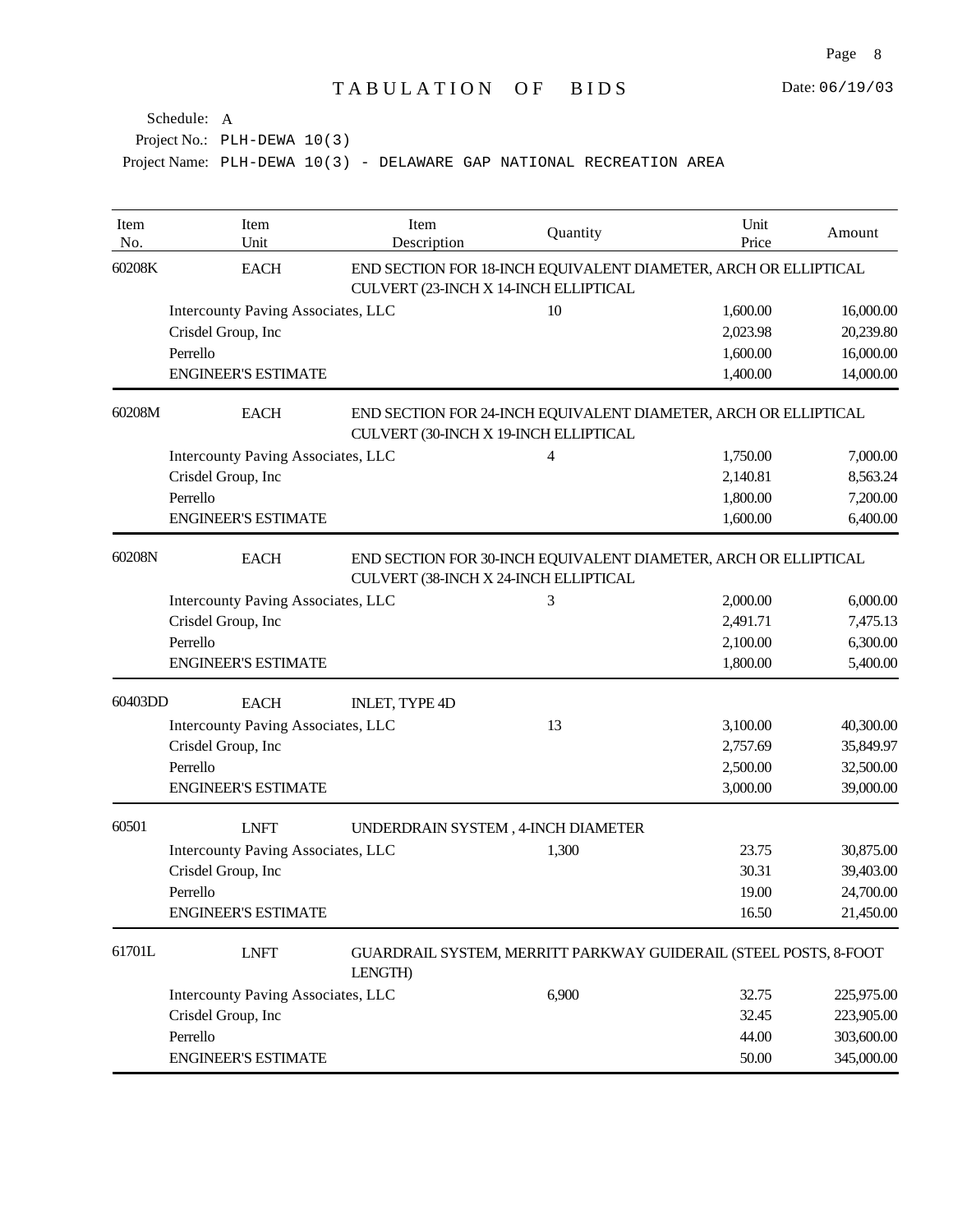| Item<br>No. | Item<br>Unit                                    | Item<br>Description                  | Quantity                                             | Unit<br>Price | Amount    |  |
|-------------|-------------------------------------------------|--------------------------------------|------------------------------------------------------|---------------|-----------|--|
| 61702       | <b>EACH</b>                                     | TERMINAL SECTION (OTHER)             |                                                      |               |           |  |
|             | Intercounty Paving Associates, LLC              |                                      | 2                                                    | 2,200.00      | 4,400.00  |  |
|             | Crisdel Group, Inc                              |                                      |                                                      | 2,200.00      | 4,400.00  |  |
|             | Perrello                                        |                                      |                                                      | 1,200.00      | 2,400.00  |  |
|             | <b>ENGINEER'S ESTIMATE</b>                      |                                      |                                                      | 2,700.00      | 5,400.00  |  |
| 61702RA     | <b>EACH</b>                                     |                                      | TERMINAL SECTION, TYPE BAT-MERRITT PARKWAY GUIDERAIL |               |           |  |
|             | Intercounty Paving Associates, LLC              |                                      | 6                                                    | 2,200.00      | 13,200.00 |  |
|             | Crisdel Group, Inc                              |                                      |                                                      | 2,585.00      | 15,510.00 |  |
|             | Perrello                                        |                                      |                                                      | 1,200.00      | 7,200.00  |  |
|             | <b>ENGINEER'S ESTIMATE</b>                      |                                      |                                                      | 3,100.00      | 18,600.00 |  |
| 61702RB     | <b>EACH</b>                                     |                                      | TERMINAL SECTION, TYPE FAT-MERRITT PARKWAY GUIDERAIL |               |           |  |
|             | Intercounty Paving Associates, LLC              |                                      | 13                                                   | 2,200.00      | 28,600.00 |  |
|             | Crisdel Group, Inc                              |                                      |                                                      | 2,585.00      | 33,605.00 |  |
|             | Perrello                                        |                                      |                                                      | 1,200.00      | 15,600.00 |  |
|             | <b>ENGINEER'S ESTIMATE</b>                      |                                      |                                                      | 1,500.00      | 19,500.00 |  |
| 61703       | <b>LNFT</b><br>REMOVING AND RESETTING GUARDRAIL |                                      |                                                      |               |           |  |
|             | Intercounty Paving Associates, LLC              |                                      | 310                                                  | 3.35          | 1,038.50  |  |
|             | Crisdel Group, Inc                              |                                      |                                                      | 13.20         | 4,092.00  |  |
|             | Perrello                                        |                                      |                                                      | 12.00         | 3,720.00  |  |
|             | <b>ENGINEER'S ESTIMATE</b>                      |                                      |                                                      | 26.00         | 8,060.00  |  |
| 62401F      | SQYD                                            |                                      | FURNISHING AND PLACING TOPSOIL, 2-INCH DEPTH         |               |           |  |
|             | Intercounty Paving Associates, LLC              |                                      | 13,900                                               | 2.35          | 32,665.00 |  |
|             | Crisdel Group, Inc                              |                                      |                                                      | 2.31          | 32,109.00 |  |
|             | Perrello                                        |                                      |                                                      | 5.00          | 69,500.00 |  |
|             | <b>ENGINEER'S ESTIMATE</b>                      |                                      |                                                      | 3.00          | 41,700.00 |  |
| 62518       | <b>SQYD</b>                                     | <b>TURF ESTABLISHMENT</b>            |                                                      |               |           |  |
|             | Intercounty Paving Associates, LLC              |                                      | 19,100                                               | 0.85          | 16,235.00 |  |
|             | Crisdel Group, Inc                              |                                      |                                                      | 0.83          | 15,853.00 |  |
|             | Perrello                                        |                                      |                                                      | 1.75          | 33,425.00 |  |
|             | <b>ENGINEER'S ESTIMATE</b>                      |                                      |                                                      | 2.00          | 38,200.00 |  |
| 62901A      | <b>SQYD</b>                                     | EROSION CONTROL MAT TYPE 1 OR TYPE 2 |                                                      |               |           |  |
|             | Intercounty Paving Associates, LLC              |                                      | 800                                                  | 3.35          | 2,680.00  |  |
|             | Crisdel Group, Inc                              |                                      |                                                      | 3.30          | 2,640.00  |  |
|             | Perrello                                        |                                      |                                                      | 5.00          | 4,000.00  |  |
|             | <b>ENGINEER'S ESTIMATE</b>                      |                                      |                                                      | 3.00          | 2,400.00  |  |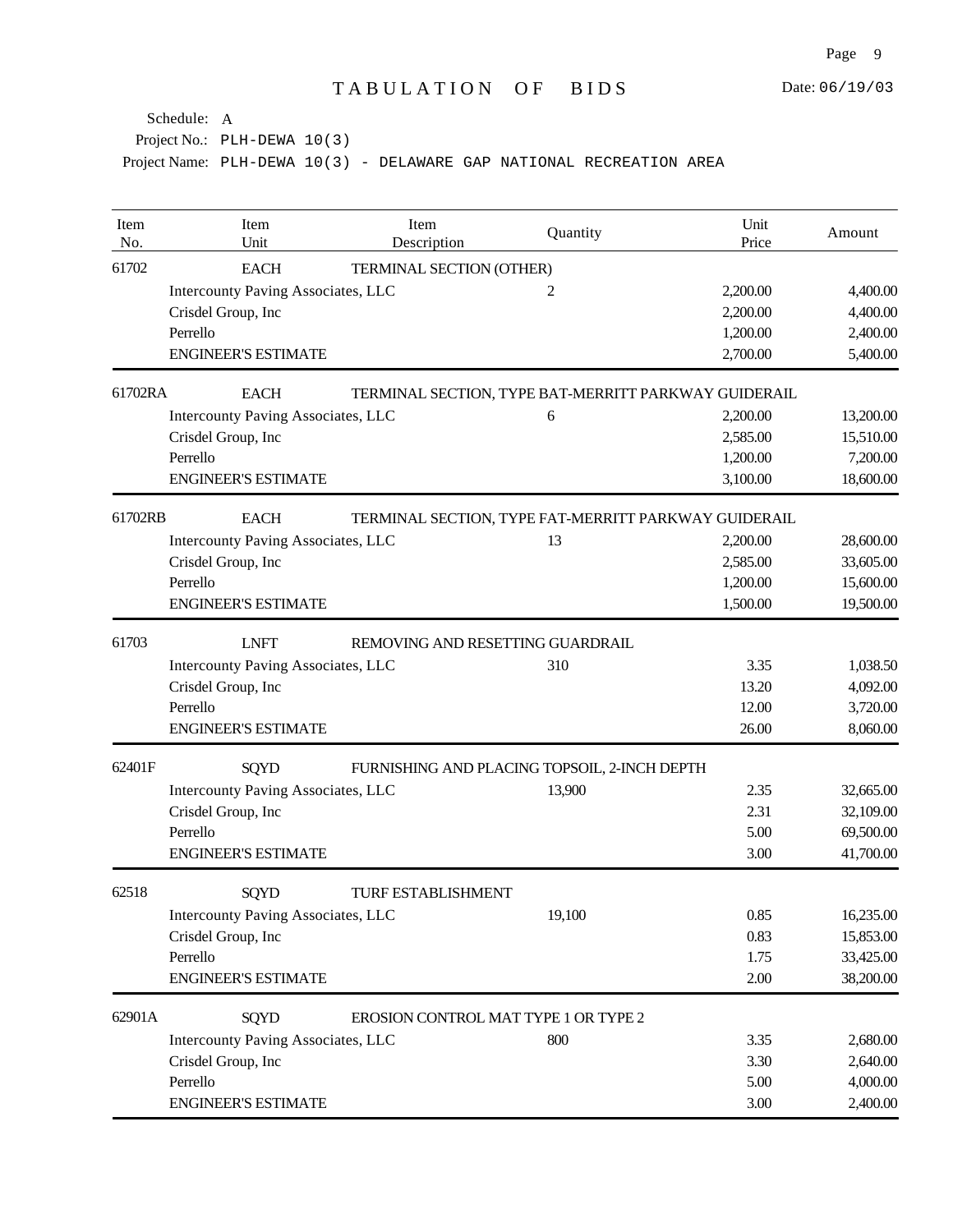| Item<br>No. | Item<br>Unit                              | Item<br>Description                        | Quantity | Unit<br>Price | Amount    |
|-------------|-------------------------------------------|--------------------------------------------|----------|---------------|-----------|
| 62901C      | <b>SQYD</b>                               | EROSION CONTROL MAT TYPE 3                 |          |               |           |
|             | Intercounty Paving Associates, LLC        |                                            | 2,200    | 3.60          | 7,920.00  |
|             | Crisdel Group, Inc                        |                                            |          | 3.58          | 7,876.00  |
|             | Perrello                                  |                                            |          | 8.00          | 17,600.00 |
|             | <b>ENGINEER'S ESTIMATE</b>                |                                            |          | 7.50          | 16,500.00 |
| 63302       | <b>SQFT</b>                               | <b>SIGN INSTALLATION</b>                   |          |               |           |
|             | Intercounty Paving Associates, LLC        |                                            | 340      | 22.20         | 7,548.00  |
|             | Crisdel Group, Inc                        |                                            |          | 55.00         | 18,700.00 |
|             | Perrello                                  |                                            |          | 24.00         | 8,160.00  |
|             | <b>ENGINEER'S ESTIMATE</b>                |                                            |          | 40.00         | 13,600.00 |
| 63308A      | <b>EACH</b>                               | REMOVING AND RESETTING SIGN                |          |               |           |
|             | <b>Intercounty Paving Associates, LLC</b> |                                            | 1        | 165.00        | 165.00    |
|             | Crisdel Group, Inc                        |                                            |          | 137.50        | 137.50    |
|             | Perrello                                  |                                            |          | 195.00        | 195.00    |
|             | <b>ENGINEER'S ESTIMATE</b>                |                                            |          | 140.00        | 140.00    |
| 63401BA     | <b>LNFT</b>                               | PAVEMENT MARKINGS, TYPE B, SOLID           |          |               |           |
|             | Intercounty Paving Associates, LLC        |                                            | 46,800   | 0.18          | 8,424.00  |
|             | Crisdel Group, Inc                        |                                            |          | 0.09          | 4,212.00  |
|             | Perrello                                  |                                            |          | 0.40          | 18,720.00 |
|             | <b>ENGINEER'S ESTIMATE</b>                |                                            |          | 0.65          | 30,420.00 |
| 63401BB     | <b>LNFT</b>                               | PAVEMENT MARKINGS, TYPE B, BROKEN (DOTTED) |          |               |           |
|             | Intercounty Paving Associates, LLC        |                                            | 700      | 0.18          | 126.00    |
|             | Crisdel Group, Inc                        |                                            |          | 0.09          | 63.00     |
|             | Perrello                                  |                                            |          | 0.40          | 280.00    |
|             | <b>ENGINEER'S ESTIMATE</b>                |                                            |          | 0.85          | 595.00    |
| 63505C      | <b>EACH</b>                               | <b>BARRICADE, TYPE 3</b>                   |          |               |           |
|             | Intercounty Paving Associates, LLC        |                                            | $8\,$    | 100.00        | 800.00    |
|             | Crisdel Group, Inc                        |                                            |          | 128.70        | 1,029.60  |
|             | Perrello                                  |                                            |          | 110.00        | 880.00    |
|             | <b>ENGINEER'S ESTIMATE</b>                |                                            |          | 210.00        | 1,680.00  |
| 63506A      | <b>EACH</b>                               | CONE, TYPE A                               |          |               |           |
|             | Intercounty Paving Associates, LLC        |                                            | 100      | 15.00         | 1,500.00  |
|             | Crisdel Group, Inc                        |                                            |          | 17.55         | 1,755.00  |
|             | Perrello                                  |                                            |          | 18.00         | 1,800.00  |
|             | <b>ENGINEER'S ESTIMATE</b>                |                                            |          | 25.00         | 2,500.00  |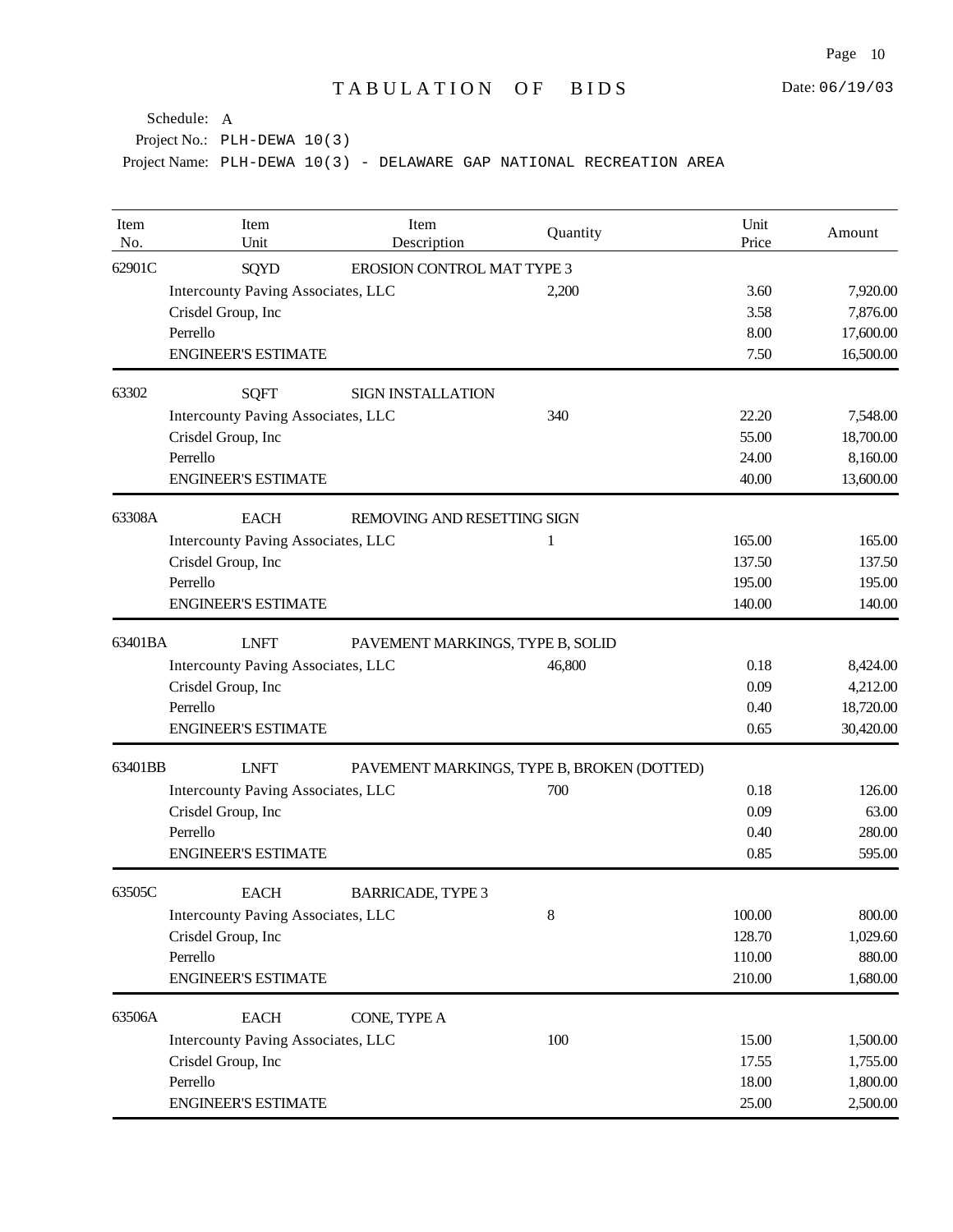| Item<br>No. | Item<br>Unit                                     | Item<br>Description      | Quantity     | Unit<br>Price | Amount    |  |  |
|-------------|--------------------------------------------------|--------------------------|--------------|---------------|-----------|--|--|
| 63507       | <b>SQFT</b>                                      | <b>CONSTRUCTION SIGN</b> |              |               |           |  |  |
|             | Intercounty Paving Associates, LLC               |                          | 2,280        | 18.00         | 41,040.00 |  |  |
|             | Crisdel Group, Inc                               |                          |              | 18.32         | 41,769.60 |  |  |
|             | Perrello                                         |                          |              | 16.00         | 36,480.00 |  |  |
|             | <b>ENGINEER'S ESTIMATE</b>                       |                          |              | 24.00         | 54,720.00 |  |  |
| 63508B      | <b>EACH</b>                                      | DRUM, TYPE B             |              |               |           |  |  |
|             | Intercounty Paving Associates, LLC               |                          | 100          | 67.00         | 6,700.00  |  |  |
|             | Crisdel Group, Inc                               |                          |              | 87.75         | 8,775.00  |  |  |
|             | Perrello                                         |                          |              | 85.00         | 8,500.00  |  |  |
|             | <b>ENGINEER'S ESTIMATE</b>                       |                          |              | 65.00         | 6,500.00  |  |  |
| 63509       | <b>HOUR</b>                                      | <b>FLAGGER</b>           |              |               |           |  |  |
|             | Intercounty Paving Associates, LLC               |                          | 350          | 71.10         | 24,885.00 |  |  |
|             | Crisdel Group, Inc                               |                          |              | 71.10         | 24,885.00 |  |  |
|             | Perrello                                         |                          |              | 71.10         | 24,885.00 |  |  |
|             | <b>ENGINEER'S ESTIMATE</b>                       |                          |              | 63.40         | 22,190.00 |  |  |
| 63521A      | <b>EACH</b>                                      | WARNING LIGHT, TYPE A    |              |               |           |  |  |
|             | <b>Intercounty Paving Associates, LLC</b>        |                          | 8            | 1,000.00      | 8,000.00  |  |  |
|             | Crisdel Group, Inc                               |                          |              | 368.55        | 2,948.40  |  |  |
|             | Perrello                                         |                          |              | 125.00        | 1,000.00  |  |  |
|             | <b>ENGINEER'S ESTIMATE</b>                       |                          |              | 70.00         | 560.00    |  |  |
| 63521B      | <b>EACH</b>                                      | WARNING LIGHT, TYPE B    |              |               |           |  |  |
|             | Intercounty Paving Associates, LLC               |                          | 27           | 500.00        | 13,500.00 |  |  |
|             | Crisdel Group, Inc                               |                          |              | 216.45        | 5,844.15  |  |  |
|             | Perrello                                         |                          |              | 125.00        | 3,375.00  |  |  |
|             | <b>ENGINEER'S ESTIMATE</b>                       |                          |              | 140.00        | 3,780.00  |  |  |
| 63615       | <b>EACH</b><br><b>TRAFFIC DETECTOR WIRE LOOP</b> |                          |              |               |           |  |  |
|             | <b>Intercounty Paving Associates, LLC</b>        |                          | $\sqrt{2}$   | 2,000.00      | 4,000.00  |  |  |
|             | Crisdel Group, Inc                               |                          |              | 877.50        | 1,755.00  |  |  |
|             | Perrello                                         |                          |              | 1,900.00      | 3,800.00  |  |  |
|             | <b>ENGINEER'S ESTIMATE</b>                       |                          |              | 3,000.00      | 6,000.00  |  |  |
| 63701       | <b>EACH</b>                                      | <b>FIELD OFFICE</b>      |              |               |           |  |  |
|             | Intercounty Paving Associates, LLC               |                          | $\mathbf{1}$ | 32,000.00     | 32,000.00 |  |  |
|             | Crisdel Group, Inc                               |                          |              | 26,551.98     | 26,551.98 |  |  |
|             | Perrello                                         |                          |              | 35,000.00     | 35,000.00 |  |  |
|             | <b>ENGINEER'S ESTIMATE</b>                       |                          |              | 20,000.00     | 20,000.00 |  |  |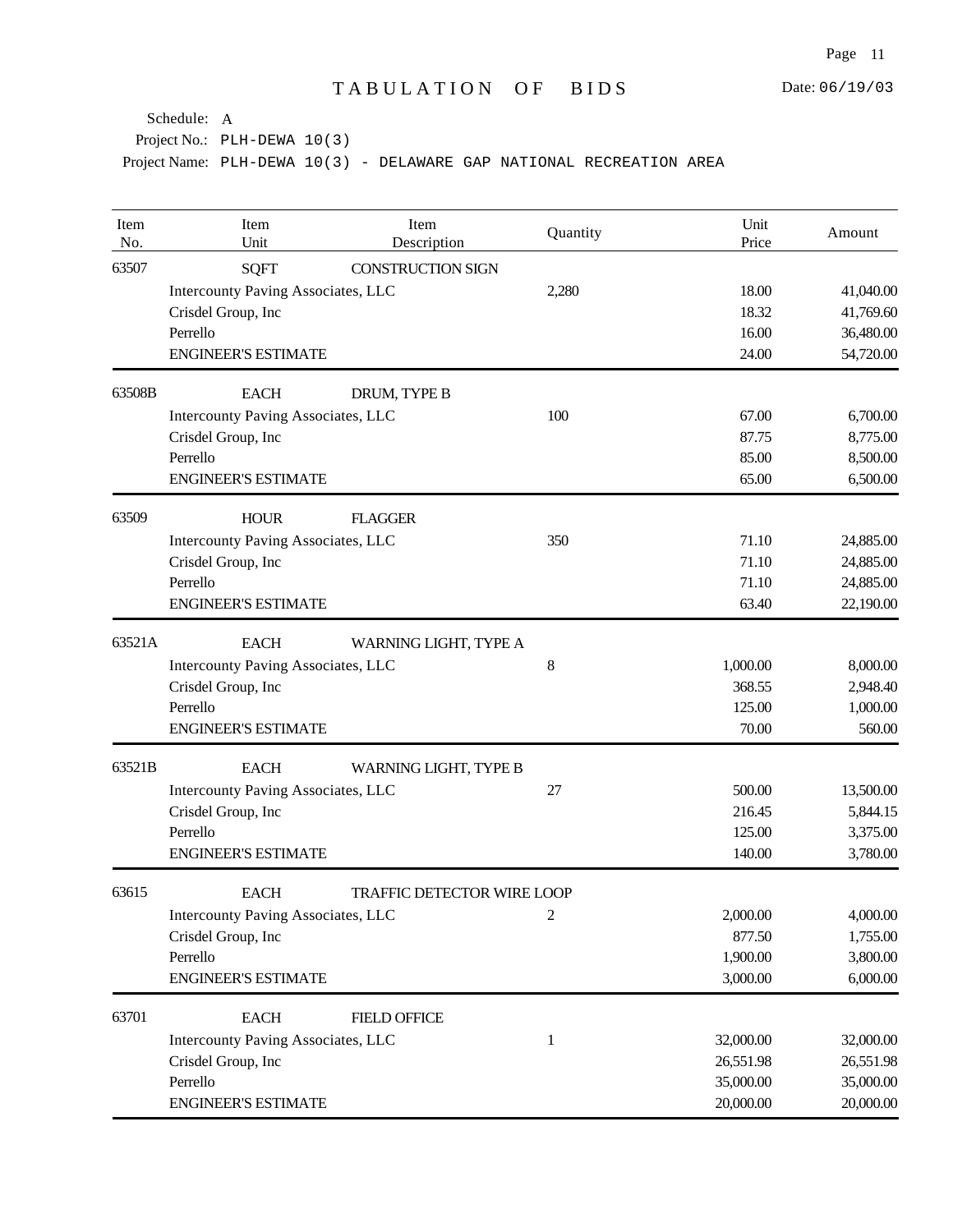| Item<br>No. | Item<br>Unit                       | Item<br>Description   | Quantity | Unit<br>Price | Amount   |
|-------------|------------------------------------|-----------------------|----------|---------------|----------|
| 63705       | <b>CTSM</b>                        | LONG DISTANCE CALLING |          |               |          |
|             | Intercounty Paving Associates, LLC |                       | ALL      | 100.00        | 100.00   |
|             | Crisdel Group, Inc.                |                       |          | 100.00        | 100.00   |
|             | Perrello                           |                       |          | 100.00        | 100.00   |
|             | <b>ENGINEER'S ESTIMATE</b>         |                       |          | 1,000.00      | 1,000.00 |